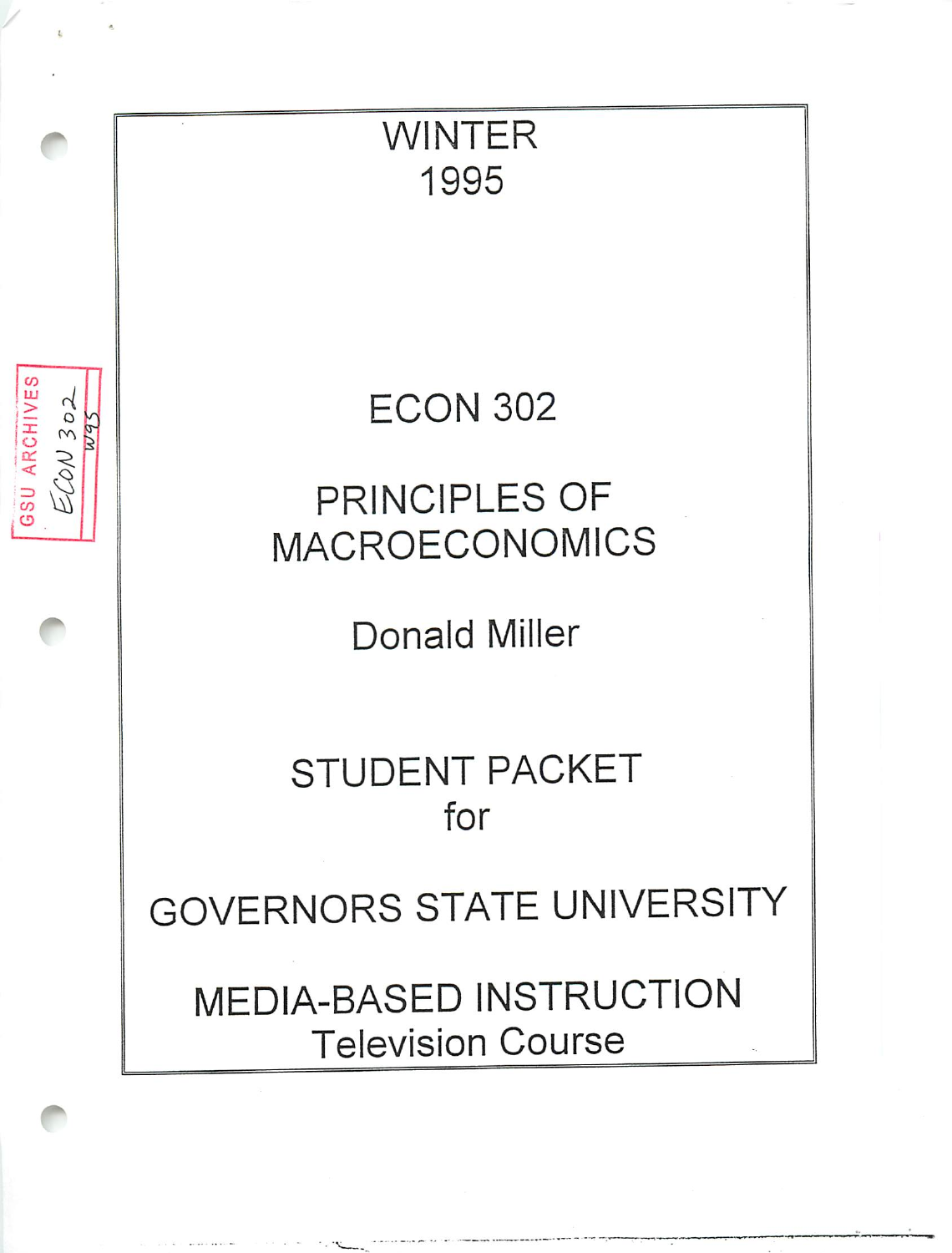

708/534-5000

## *PRINCIPLES OF MACROECONOMICS*

*BROADCAST TITLE: Principles of Macroeconomics*

*COURSE NUMBER: S ECON 302 S*

*REFERENCE NUMBER: 50711*

*CREDIT HOURS: 3Undergraduate Credit Hours*

*DESCRIPTION:* Studies the economy as a whole, dealing with economic data, behavior, and theory at the aggregate level of the economy.<br>Examines income, output, employment, prices, and other *variables in terms of their measurement, determination, ana policy implication.*

*TUITION AND FEES: Undergraduate: Graduate: \$252.75 \$265.50*

*Donald Miller*

*Tuesdays, 6:30 p.m. February 21, 1995 March 28, 1995 April 18, 1995*

*#*

*ORIENTATIONS: Monday, January 23, 6:30 p.m. to 7:30 p.m. or Tuesday, January 24, 11 a.m. - 12 noon*

*INSTRUCTOR:*

*DISCUSSION/EXAM SCHEDULE:*

*TEXT:*

*Waud,* <u>*Macroeconomics</u>, 5th edition, Harper & Row.*<br> *Weiler, <u>Study Guide</u>, <u>Principles of Macroeconomics</u>, 5th edition,<br>
Harper & Row, 1993.</u> <u>Teleclass Study Guide for Principles of Macroeconomics, Center*</u> *for Extended Learning and Communication Services.*

*VIDEOTAPES:*

*\*1 two and one-half hour tape 24one-hour tapes, two per week \*5 one-hour tapes, one every two weeks*

*VIEWING:*

*GSU Library Follett's GSU Bookstore Mokena Community Public library Orland Park Public Library Jones Intercable of Southern Suburbs - Channel zy*

*^Available only at GSU Library*

*MSW:t210-91/120794*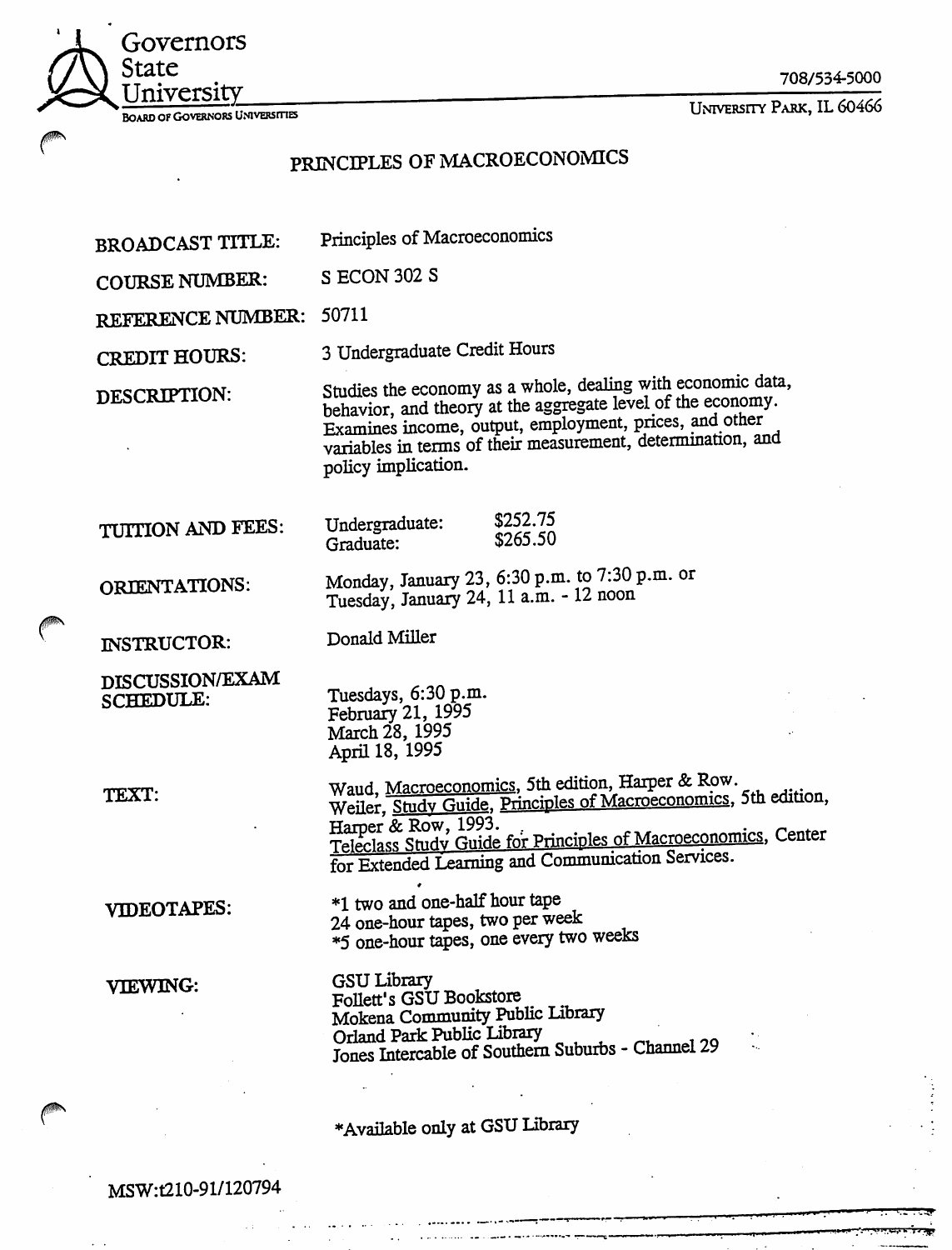# *GOVERNORS STATE UNIVERSITY*

## *College ofBusiness and Public Administration Division of Accounting/Finance/Economics*

#### *COURSE SYLLABUS*

| <b>INDEX NUMBER:</b> | ECON 302                     |                      |
|----------------------|------------------------------|----------------------|
| <b>COURSE TITLE:</b> | Principles of Macroeconomics |                      |
| <b>PROFESSOR:</b>    | Dr. Don Miller:              | Phone (708) 534-4966 |
| <b>CREDIT HOURS:</b> | 3.0                          |                      |
| <b>COURSE LEVEL:</b> | Undergraduate                |                      |

**DESCRIPTION**<br>This course is designed to introduce you to the subject of economics and to present a descriptive and This course is designed to introduce you to the subject of economics and to present a descriptive<br>theoretical analysis of the American economy. The course will describe major economic policy<br>theoretical analysis of the Ame theoretical analysis of the American economy. The course will describe major economic policy<br>problems confronting the U.S. economy today including the growing international economic<br>dimension of U.S. economic activity. A m dimension of U.S. economic activity. A major focus of this course will be a detailed description<br>the principal macroeconomic policymakers in the United Stated and their interrelationships. The<br>the principal macroeconomic p **policies** can be undertaken.<br> **policies** can be undertaken.

**RATIONALE**<br>Principles of Macroeconomics is one of the foundation courses for the study of economics. The *problems and therefore abetterinformed voter, worker, and consumer.*

# *EXPECTED STUDENT OUTCOMES*

*Successful work in this course will enable you to do several things. Among the most important are:*

- *1. Explain the nature of economics and the types ofissues and problems that comprise macroeconomics.*
- *2. Understand the concept of Opportunity Cost and use it to analyze economic decision making.*
- *3. Use supply-demand analysis to explain how markets function.*
- *4 Explain the basic macroeconomic performance indicators, such as: Gross National Product, the* Consumer Price Index, and the unemployment rate.
- *5. Explain the methods and objective of fiscal and monetary policy.*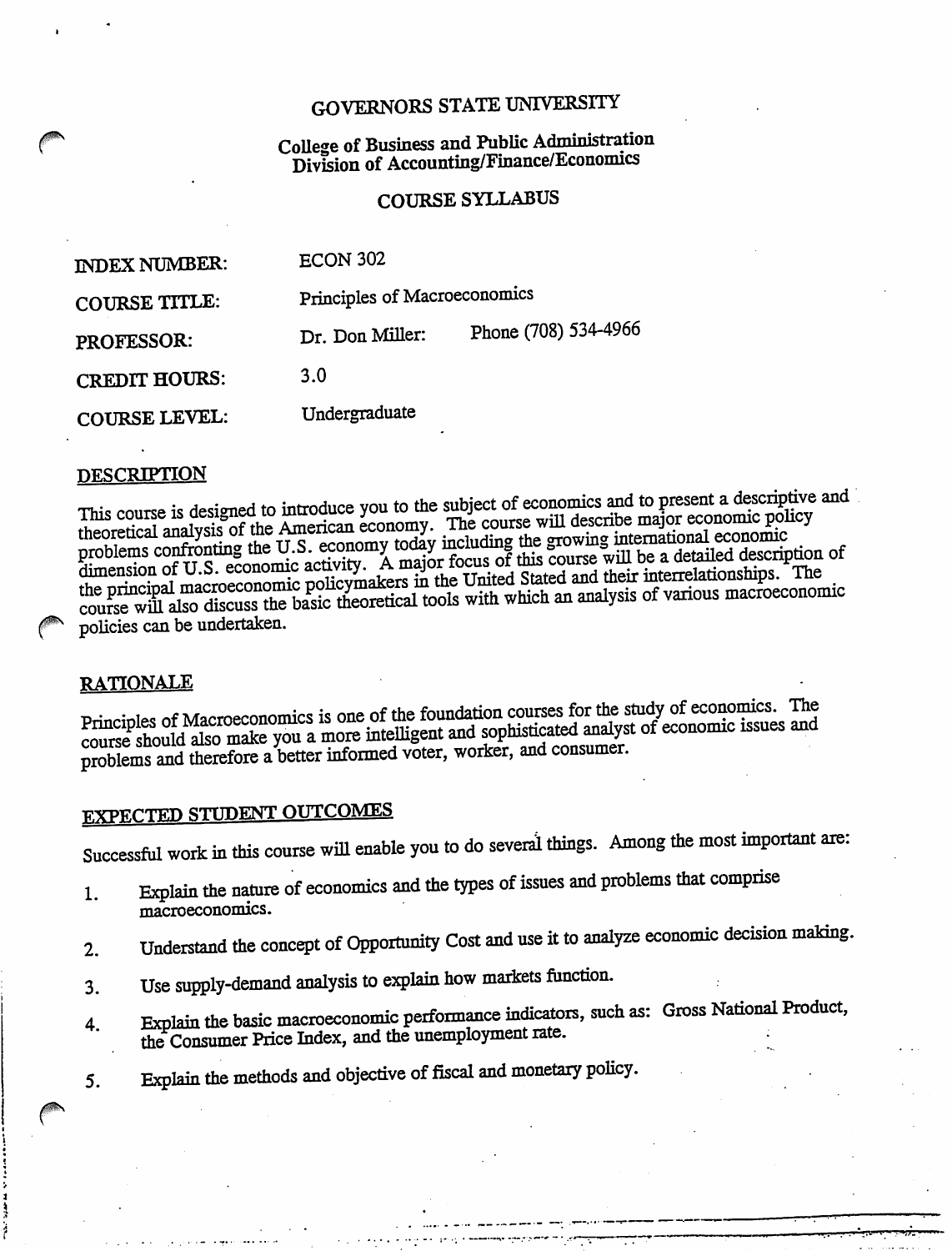#### **ECON 302**

- Describe the principal macroeconomic policymakers in the United States and the components 6. of macroeconomic policy for which they are responsible.
- Differentiate between the principal schools of modern macroeconomic theory; Keynesians, 7. Monetarists, and Supply-Side economists.
- Describe the international economic effects of U.S. macroeconomic activity and 8. macroeconomic policies.

## **REQUIRED READINGS**

Macroeconomics, 5th edition. Roger Waud. Harper and Row Publishers, 1993.

Study Guide for Principles of Macroeconomics, Weiler, 5th edition. 1993.

Teleclass Study Guide Principles of Macroeconomics, Center for Extended Learning and Communication Services, 1993.

## REQUIRED VIEWINGS

- Videos of Lessons 1 through 24 as listed under "Class Outline." A.
- Five 1 hour videos from the Milton Friedman Series "Free to Choose." These are on 2-hour  $\mathbf{B}$ reserve in the GSU Library and are not available elsewhere.
- One 2 1/2 hour video introducing the course and some basic economic concepts. This video is on reserve in the GSU Library and not available elsewhere. C.

## **CLASS OUTLINE**

Video "Introduction to the Course" on reserve, GSU Library.

Introduction to Economics. Economic goods and resources: Land, Labor and Capital. Economic Reasoning, Economic Theory, and the Basic Mathematics of Lessons  $1 & 2$ : Economic Analysis.

Video "The Power of the Market" (on reserve, GSU Library)

Scarcity, Choice, and the Economic Problem. The Production Possibility Curve. Differing Economic Systems. Introduction to the Market System. Lessons  $3 & 4$ :

Video "The Tyranny of Control" (on reserve, GSU Library)

- Markets, Money, and the Circular Flow of Goods and Money. Domestic and International Flows. The Role of the Government. An Introduction to Demand Lessons  $5 & 6$ : and Supply Analysis.
- Demand and Supply Analysis, Market Equilibrium, and Market Changes. Lessons  $7 & 8$ :

**Examination I (25%)**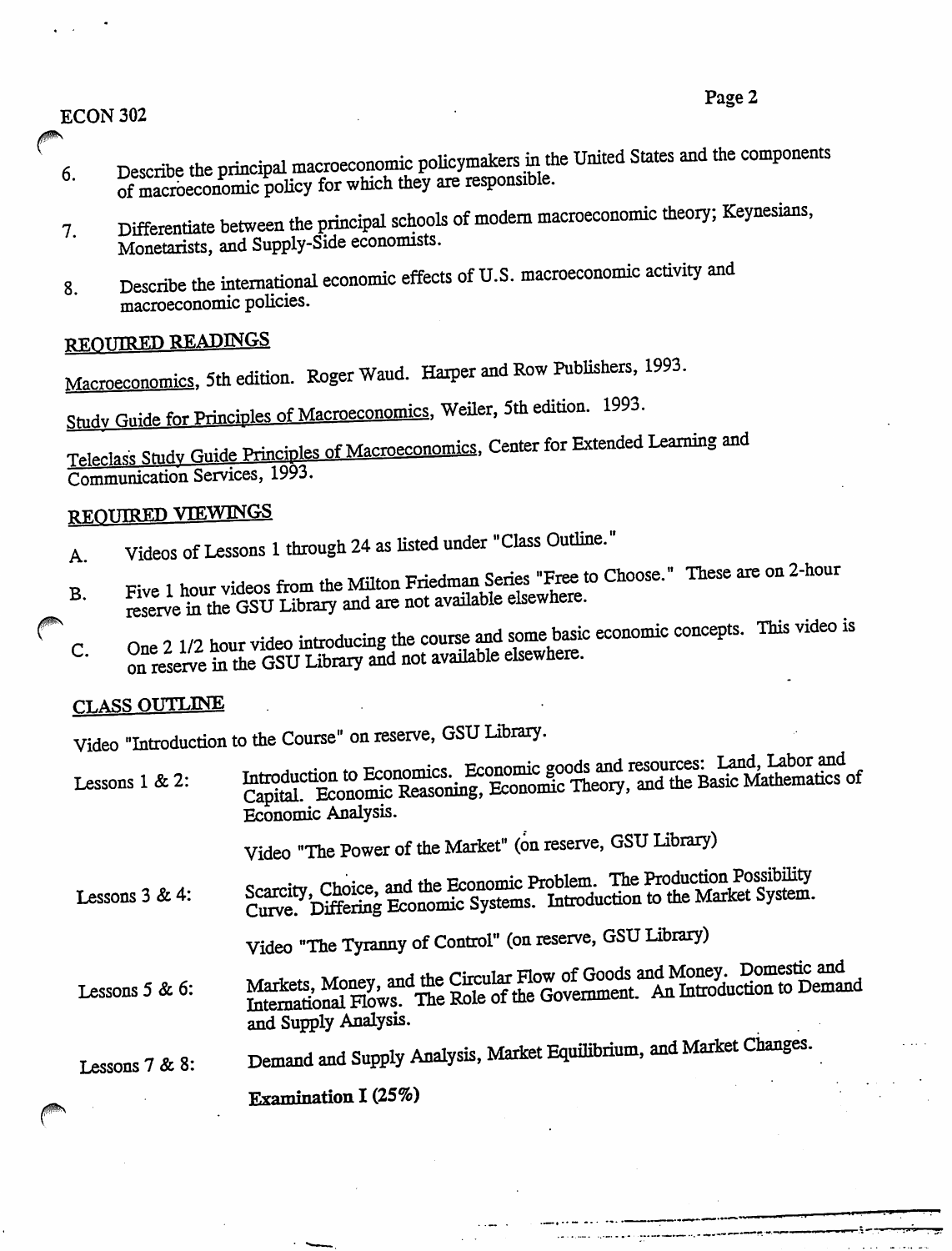|   | $ECON$ 302 |  |
|---|------------|--|
| ∕ |            |  |

| Lessons $9 & 10$ : | Macroeconomic Concepts: Gross National Product, National Income,<br>Expenditure Analysis: Consumption, Investment, Government Spending, and |
|--------------------|---------------------------------------------------------------------------------------------------------------------------------------------|
|                    | Net Frnorts.                                                                                                                                |

*Lessons 11 & 12:* Net Exports.<br>
Economic Fluctuations: Business Cycles, Unemployment, Inflation. Basic Macroeconomic Theory: Aggregate Demand, Aggregate Supply, and<br>Macroeconomic Equilibrium. The Effects of Changes in Investment and *Government Spending.*

*Video "Anatomy of Crisis" (on reserve, GSU Library)*

- *Lessons 13 & 14: Classical and Keynesian Macroeconomic Theories. The Income-Expenditure Approach. The Consumption and Saving Functions. Investment Demand and its Determinants. The Keynesian Equilibrium Model, Expenditure Changes and the Multiplier Effect.*
- *Lessons 15 & 16: introduction to Fiscal Policy: Government.Spending, Taxes and the Budget. Budget Policy, Deficits, and the Public Debt.*

*Video "How to Stay Free" (on reserve, GSU Library)*

The Effects of Fiscal Policy on International Trade and the Balance of<br>The Effects of Fiscal Policy on International Trade and Supply revisited. The Inflation-Payments. Aggregate Demand and Supply revisited. The Inflation-Unemployment Trade-Off. *Lessons 17 & 18:*

*Examination II (40%) Lessons 19 & 20:* Money, Banking and the Federal Reserve System.<br>Money Demand, Money Supply and the Interest Rate.

Money and the Economy. Classical, Keynesian and Monetarist Views of the<br>Money and the Economy. Classical, Keynesian and Monetary Policy. Money and the Economy. Classical, Keynesian and Monetarist Views of Licensie Role of Money in Income Determination. The Effects of Monetary Policy. *Lessons 21 & 22:*

*Video "The Cure for Inflation" (on reserve, GSU Library)*

An Overview of Fiscal and Monetary Policy. The International Effects of<br>An Overview of Fiscal and Monetary Policy. The International Making Macroecono Macroeconomic Policies. The Political Dimension of Making Macroeconomic<br>Policy. *Lessons 23 & 24:*

*\**

*Examination HI (25%)*